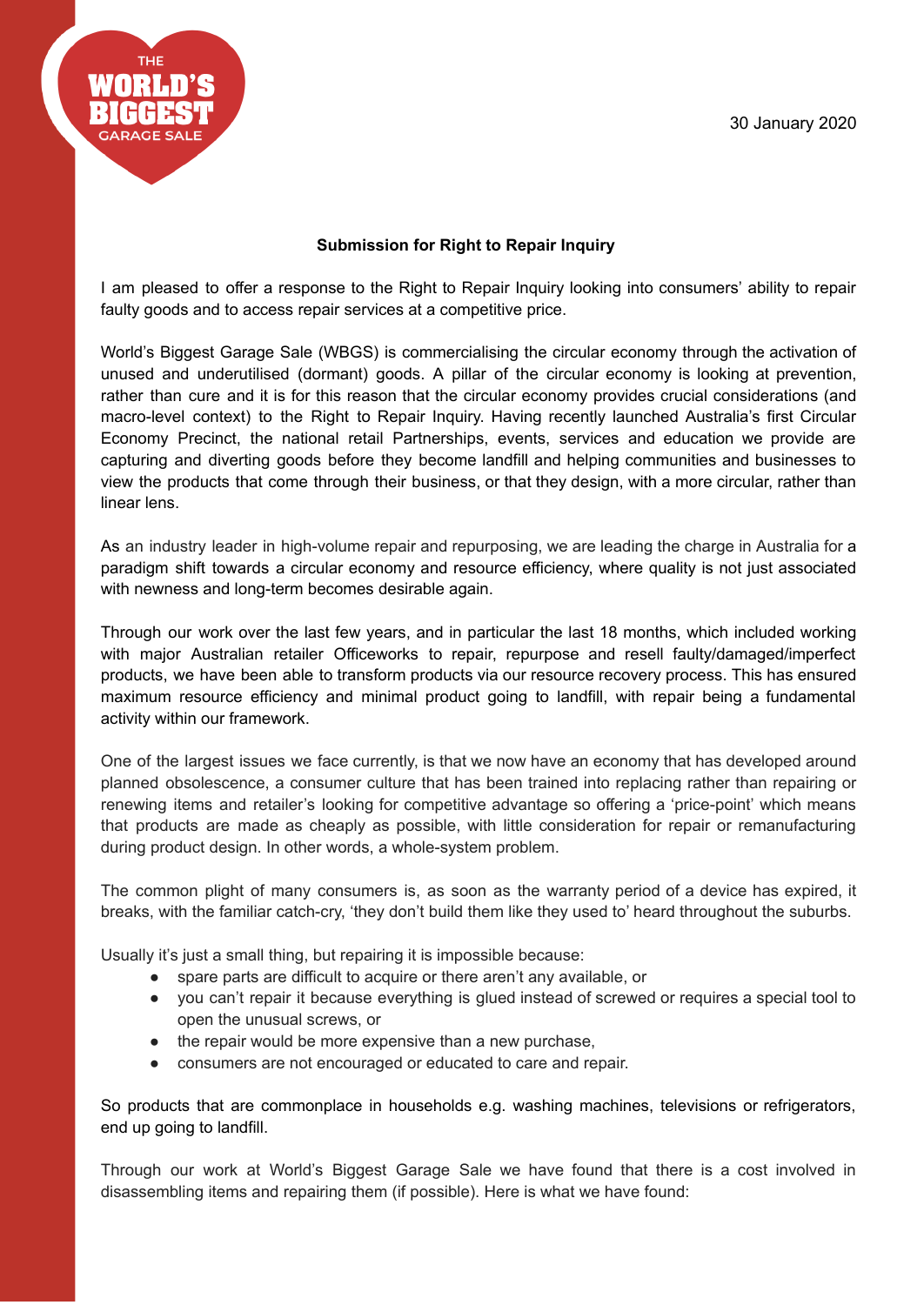- In some cases it's relatively quick and simple to repair an item e.g. a chair with a broken wheel, missing part, minor damage.
- Consumers are definitely interested in seeing their products repaired or renewed to extend their life, with reupholstery of chairs being a value-added service customers are willing to pay for.
- Some products are designed to be extremely difficult to disassemble, requiring specialist tools and manuals that are often not available. This means the only solution for these imperfect goods is deconstruction into constituent parts (if possible) for repurposing. The deconstruction process can be very costly (time consuming) because the items haven't been made with end of life (or continued life) as a consideration.
- Products with electrical components that are no longer working, often automatically go through to eWaste for recycling, as the expertise needed is scarce and the business cost of the time required to:
	- a) deconstruct the product, then
	- b) identify the problem for repair, then
	- $\circ$  c) find the part to repair it,

often far outweighs the original sell price of the product.

To date we have diverted over 4.3-million kgs of potential waste from landfill and contributed over \$2.2-million in social value to the global economy. World's Biggest Garage Sale, forecasts processing thousands of Tonnes in 2021/2022.

If we consider repair, one of the inner loops of a circular economy and more resource efficient than recycling, there are several systemic changes that need to be made in order for it to be a realistic and economically viable option (in a broader framework of product life extension activities such as re-use, repurposing, remanufacturing and recycling):

- **Designing products for longevity** ensuring products are made to endure, with products having a longer usable life, therefore replaced less frequently - reducing the volume discarded and meaning fewer resources are consumed in manufacturing.
- **Designing products for disassembly** design for disassembly is a fundamental principle that considers end-of-life (or continued life) upfront, informing decisions and material choices, changing how products are designed, how materials are joined together and how they are layered so that components and materials can be deconstructed easily for repair, remanufacture or recycling.
- **● Addressing planned obsolescence -** assessing product designs with manufacturers to ensure planned obsolescence (deliberate shortening of a product's useful life by the manufacturer in order to increase consumption), is reduced or eliminated.

Some suggested directions forward are listed below:

- **Design for disassembly and repair has to be a clear directive or component of any right to repair policies.**
	- We should be working towards manufacturers and products being assessed on how well they're doing this. For example, following France's "anti-waste law for a circular economy" by introducing a "repair index" and "durability index" on products, required by manufacturers. This would go a long way towards systemically changing product designs, improving repairability and increasing product life cycles. (1)
	- In Australia, it is not reasonable to reduce labour costs, however the aforementioned could decrease the complexities of the process, so that the time required to repurpose and repair is reduced, therefore making it a mass-market commercial viability.
- **● High-volume, low value items could be required to include universally manufactured components.**